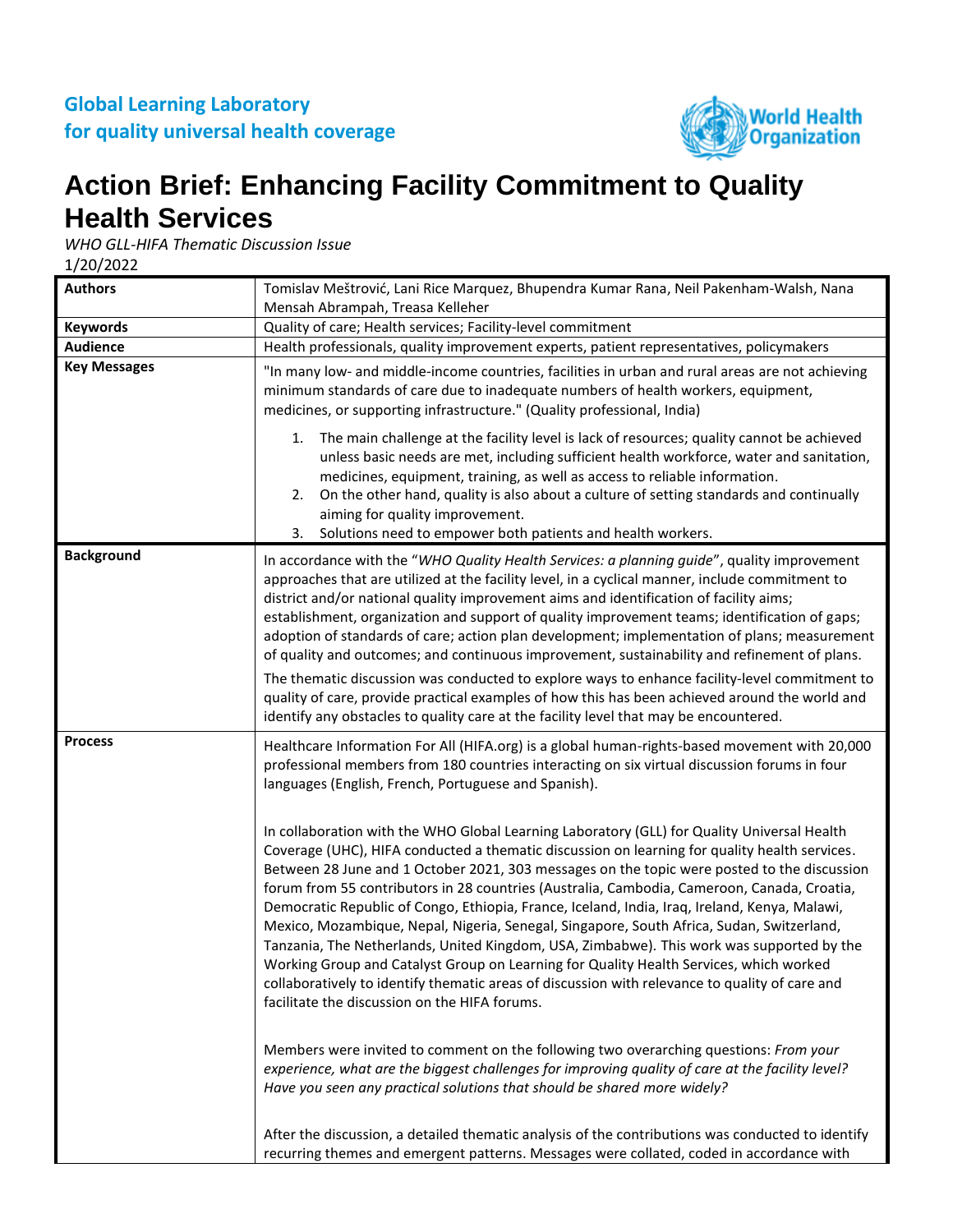|                     | specific key words, and subsequently synthesized into this action brief. Throughout the synthesis<br>process, the authors of this brief met regularly to discuss and agree the inductive and deductive<br>content analysis approaches utilized, which was supported by weekly WHO GLL-HIFA strategic<br>meetings.                                                                                                                                                                                                                                                                                                                                                                                                                                                                                                                                                                                                                                                                                                                                                                                                                                                                                                                                                                                                                                                                                                                                                                                                                                                                                                                                                                                                                                                                                                                                                                                                                                                                                                                                                                                                                                                                                                                                                                                                                                                                                                                                                                                                                             |
|---------------------|-----------------------------------------------------------------------------------------------------------------------------------------------------------------------------------------------------------------------------------------------------------------------------------------------------------------------------------------------------------------------------------------------------------------------------------------------------------------------------------------------------------------------------------------------------------------------------------------------------------------------------------------------------------------------------------------------------------------------------------------------------------------------------------------------------------------------------------------------------------------------------------------------------------------------------------------------------------------------------------------------------------------------------------------------------------------------------------------------------------------------------------------------------------------------------------------------------------------------------------------------------------------------------------------------------------------------------------------------------------------------------------------------------------------------------------------------------------------------------------------------------------------------------------------------------------------------------------------------------------------------------------------------------------------------------------------------------------------------------------------------------------------------------------------------------------------------------------------------------------------------------------------------------------------------------------------------------------------------------------------------------------------------------------------------------------------------------------------------------------------------------------------------------------------------------------------------------------------------------------------------------------------------------------------------------------------------------------------------------------------------------------------------------------------------------------------------------------------------------------------------------------------------------------------------|
| Key emergent themes | From your experience, what are the biggest challenges for improving quality of care at the                                                                                                                                                                                                                                                                                                                                                                                                                                                                                                                                                                                                                                                                                                                                                                                                                                                                                                                                                                                                                                                                                                                                                                                                                                                                                                                                                                                                                                                                                                                                                                                                                                                                                                                                                                                                                                                                                                                                                                                                                                                                                                                                                                                                                                                                                                                                                                                                                                                    |
|                     | facility level?<br>1. Resource scarcity / shortage: "The greatest challenge to quality at the facility level are<br>available resources. Without resources, the responsibility passes to the training,<br>commitment, and spirit of the healthcare providers. In this context, positive feedback<br>from funders, Ministry of Health, and the community makes a big difference to the spirit<br>and positive energy of the health care providers, therefore improving quality of care."<br>(Global health professional, United States)<br>2. Insufficient health workforce: "One of the most significant challenges to the delivery of<br>quality health services in Kurdistan region of Iraq is related to staff absenteeism. Large<br>percentages of healthcare workers engage in dual practice, spending only few hours in<br>the public health sector." (Public health professional, Iraq)<br>Lack of a culture of quality: "One of the biggest challenges for improving quality of care<br>3.<br>at the facility level is the lack of favourable leadership culture towards quality and safety<br>management." (Quality professional, Ethiopia)<br>4. Urban-rural divide: "In many upper middle-income countries, facilities in urban areas<br>pass minimum standards in terms of the supply of health workers, equipment,<br>medicines, and infrastructure. These are often lagging in rural and remote areas where<br>facilities do not have sufficient inputs to deliver high quality care." (Global health<br>professional, United States)<br>5.<br>Measuring for improvement : "Many of our facilities really struggle to analyze their<br>morbidity and mortality data with insight. Action plans are fairly generic, frequently<br>focusing on the need for training and not actually measuring whether any training<br>received actually has impact and leads to improved care rendered." (Frontline health<br>worker, South Africa)<br>Maintaining quality of care during conflict: "To improve on the quality of health<br>6.<br>services, staff should be motivated through incentives. Armed groups should stop<br>targeting health units and their workers, humanitarian organizations should be allowed<br>to offer their services without any intervention or interference, while community health<br>workers should be empowered with knowledge and skills to improve on quality health<br>care." (Frontline health worker, Cameroon)<br>Self-reported patient experience: "Surveys of patient experience can capture an |
|                     | essential dimension of care quality, irrespective of the correlation between patient<br>experiences and other measures of health care quality. I believe as healthcare systems<br>around the world continue to develop, measuring self-reported patient experience in<br>routine healthcare may become a standard process in evaluating quality of care (at a<br>facility level)." (Clinical microbiologist, Croatia)                                                                                                                                                                                                                                                                                                                                                                                                                                                                                                                                                                                                                                                                                                                                                                                                                                                                                                                                                                                                                                                                                                                                                                                                                                                                                                                                                                                                                                                                                                                                                                                                                                                                                                                                                                                                                                                                                                                                                                                                                                                                                                                         |
|                     | 8. Patient safety: "I dare to think how many patients may have received poor and probably<br>dangerous care because 'the nurse feels scared to speak to a doctor who may have<br>prescribed wrong treatment." (Public health professional, Nigeria)                                                                                                                                                                                                                                                                                                                                                                                                                                                                                                                                                                                                                                                                                                                                                                                                                                                                                                                                                                                                                                                                                                                                                                                                                                                                                                                                                                                                                                                                                                                                                                                                                                                                                                                                                                                                                                                                                                                                                                                                                                                                                                                                                                                                                                                                                           |
|                     | Have you seen any practical solutions that should be shared more widely?                                                                                                                                                                                                                                                                                                                                                                                                                                                                                                                                                                                                                                                                                                                                                                                                                                                                                                                                                                                                                                                                                                                                                                                                                                                                                                                                                                                                                                                                                                                                                                                                                                                                                                                                                                                                                                                                                                                                                                                                                                                                                                                                                                                                                                                                                                                                                                                                                                                                      |
|                     | 1. Setting standards of care: "An important regulatory instrument to overcome the<br>challenge of improving quality is to set the basic infrastructure in both public and private<br>facilities. For example in India there is a Central Clinical Establishment Act. The Act<br>prescribes minimum standards for each type of facility from primary care to tertiary<br>care." (Quality professional, India)                                                                                                                                                                                                                                                                                                                                                                                                                                                                                                                                                                                                                                                                                                                                                                                                                                                                                                                                                                                                                                                                                                                                                                                                                                                                                                                                                                                                                                                                                                                                                                                                                                                                                                                                                                                                                                                                                                                                                                                                                                                                                                                                  |
|                     | 2. Creating a culture of quality: "An organizational culture that values its staff as much as<br>its statistics. A system that wants to improve quality as well as support staff to do it."<br>(Global health professional, United Kingdom)                                                                                                                                                                                                                                                                                                                                                                                                                                                                                                                                                                                                                                                                                                                                                                                                                                                                                                                                                                                                                                                                                                                                                                                                                                                                                                                                                                                                                                                                                                                                                                                                                                                                                                                                                                                                                                                                                                                                                                                                                                                                                                                                                                                                                                                                                                   |
|                     | 3. Addressing people-centered care with specialized health workforce: "In the public<br>sector in Zimbabwe, the HIV/AIDS program has introduced a cadre called Primary Care<br>Counsellor who is trained to provide information and counselling to People Living with                                                                                                                                                                                                                                                                                                                                                                                                                                                                                                                                                                                                                                                                                                                                                                                                                                                                                                                                                                                                                                                                                                                                                                                                                                                                                                                                                                                                                                                                                                                                                                                                                                                                                                                                                                                                                                                                                                                                                                                                                                                                                                                                                                                                                                                                         |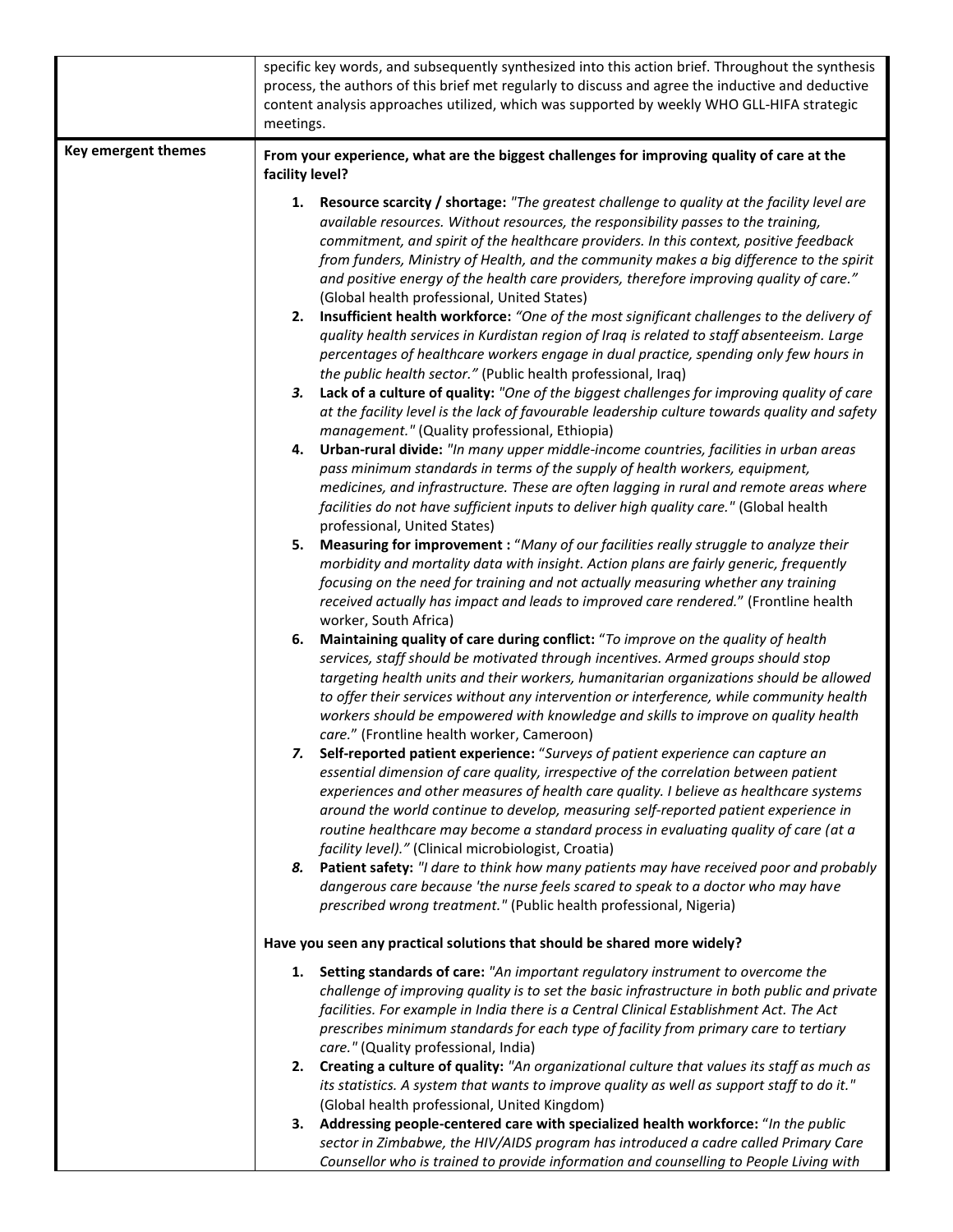|                                                                      | HIV. I think this model should be expanded to cater to all clients visiting health facilities."<br>(Pharmacist, Zimbabwe)<br>The use of digital technology: "We have been using digital technology (Zoom and<br>4.<br>WhatsApp) to facilitate quality improvement activities in some facilities in Ghana<br>(primarily district hospitals) working within the available resources with no extra<br>funding." (Global health professional, United States)<br>5. Novel ways of patient engagement: "I have been speaking with patient representatives<br>across Australia and had a discussion about how patients can become active - and add<br>to quality of care - during the handover from one shift in the hospital to another. Pilot<br>programs in hospitals are already underway." (Patient advocate, Australia)<br>6. Stronger provider-patient relationships: "The skills, or 'agency' needed to make each<br>contact count as quality contact for all parties involved can be seen as a competency;<br>however, I see it more as human compassion." (Global health professional, United<br>Kingdom)<br>Monitoring and evaluation: "In order to improve the quality of care, they [nurses on a<br>7.<br>newborn care unit] need to know the required standard of care (evidence based) and<br>then measure their care against this. They then need to measure this care against the<br>health outcomes achieved. The skills necessary for this reflective process are not widely<br>taught and therefore auditing tends to be more of a compliance process (ticking boxes)<br>rather than a motivating process to bring about change." (Frontline health worker,<br>South Africa) |
|----------------------------------------------------------------------|-------------------------------------------------------------------------------------------------------------------------------------------------------------------------------------------------------------------------------------------------------------------------------------------------------------------------------------------------------------------------------------------------------------------------------------------------------------------------------------------------------------------------------------------------------------------------------------------------------------------------------------------------------------------------------------------------------------------------------------------------------------------------------------------------------------------------------------------------------------------------------------------------------------------------------------------------------------------------------------------------------------------------------------------------------------------------------------------------------------------------------------------------------------------------------------------------------------------------------------------------------------------------------------------------------------------------------------------------------------------------------------------------------------------------------------------------------------------------------------------------------------------------------------------------------------------------------------------------------------------------------------------------------------------------------------------|
| <b>Editors' Perspective</b>                                          | Among the recurring themes of this discussion on improving quality of care at the facility level,<br>we continuously encountered the issue of unmet health worker needs in several different<br>contexts. Contributors to the discussion highlighted the challenges faced by health workers, such<br>as: employment insecurity, funding difficulties, as well as management approaches that focus on<br>financial accountability within health facilities and services, while leaving the basic needs of<br>frontline health workers largely unexplored and unaddressed (a particularly pertinent issue in<br>low- and middle-income countries). As a direct result, health workers are often not supported or<br>empowered by their employers to deliver high quality care to patients.                                                                                                                                                                                                                                                                                                                                                                                                                                                                                                                                                                                                                                                                                                                                                                                                                                                                                                  |
|                                                                      | The empowerment of health workers would also facilitate the creation of a culture of quality<br>within facilities delivering care to patients. Organizational culture and quality, along with factors<br>such as service efficiency and patient safety are closely interconnected. In this discussion, it<br>became evident how experience-based practices regarding performance can have a substantial<br>influence on local culture, subsequently influencing facility-level managers, clinician leaders and<br>policy makers in their approach to quality improvement. Consequently, fostering a culture of<br>quality within healthcare facilities is a critical step in supporting quality improvement initiatives,<br>both within facilities and within the wider health system.                                                                                                                                                                                                                                                                                                                                                                                                                                                                                                                                                                                                                                                                                                                                                                                                                                                                                                    |
|                                                                      | In addition, contributors to the discussion highlighted the importance of patient engagement and<br>patient-centered outcomes in the delivery of quality care to patients within healthcare<br>institutions. While the traditional approach of enhancing the relationship between patients and<br>healthcare providers to facilitate shared decision-making and improve care continues to be<br>utilized with great effect, patients/service-users can also be integrated into other important<br>areas of the quality improvement process, such as the redesign of services in response to patient<br>feedback. Consistent quality improvement at the facility level requires patient input into the<br>delivery and design of services. This is a critical step in ensuring such services meet their<br>healthcare needs in a safe, effective, efficient, people-centred, integrated, equitable and timely<br>manner.                                                                                                                                                                                                                                                                                                                                                                                                                                                                                                                                                                                                                                                                                                                                                                   |
| <b>Unanswered questions for</b><br>further<br>analysis/investigation | If a health facility lacks access to water, adequate sanitation, or any of the basic<br>1.<br>requirements for delivery of care, then how can the facility be supported to improve<br>quality of care?<br>What is the role of quality improvement approaches in situations where basic needs<br>2.<br>cannot be met?<br>Two aspects of quality of care have been highlighted in our discussion: health outcomes<br>3.<br>(morbidity and mortality) and patient experiences. What is the relative importance of                                                                                                                                                                                                                                                                                                                                                                                                                                                                                                                                                                                                                                                                                                                                                                                                                                                                                                                                                                                                                                                                                                                                                                            |